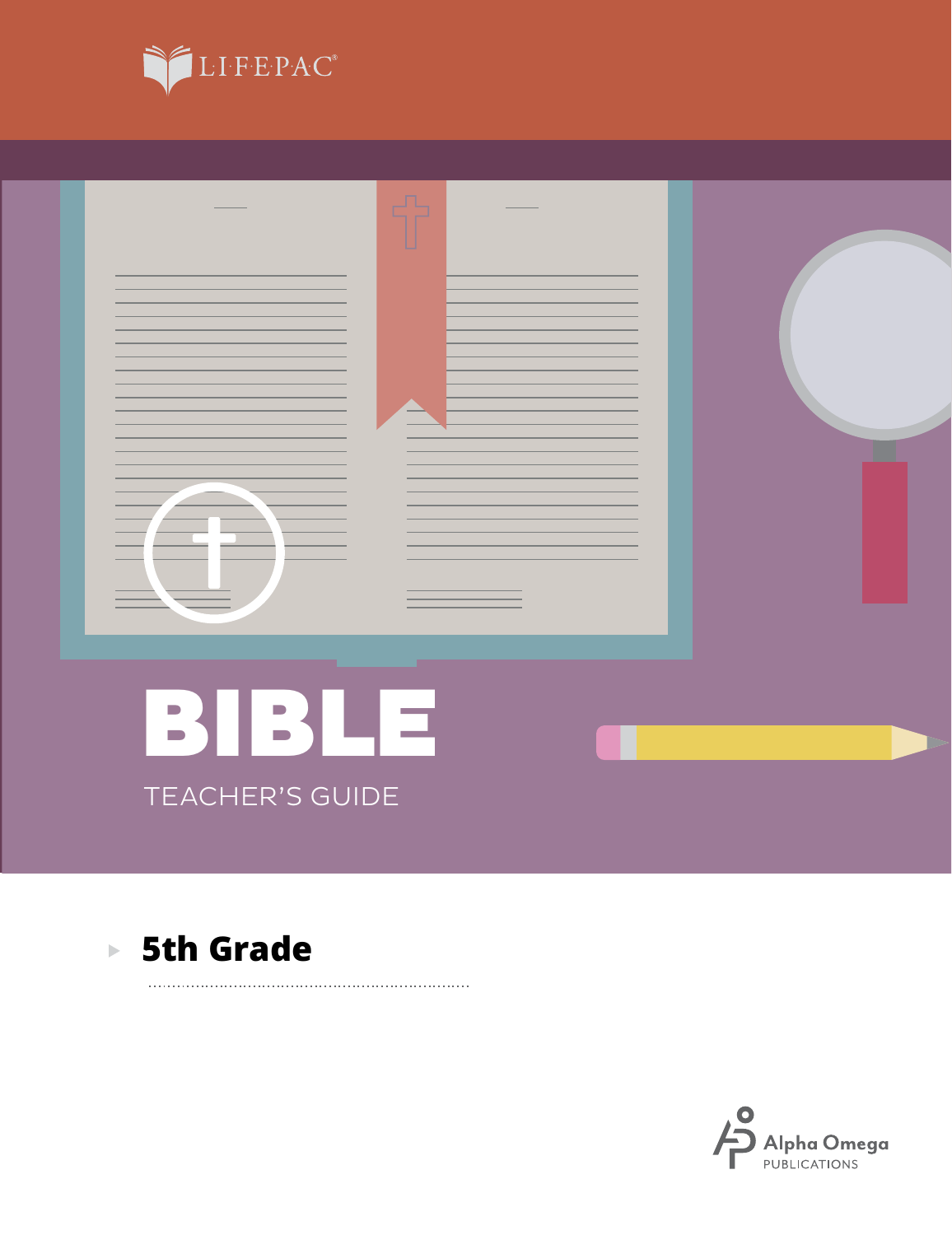## **BIBLE 500**

### Teacher's Guide

| <b>LIFEPAC<sup>®</sup> Overview</b>                                                                | 5  |
|----------------------------------------------------------------------------------------------------|----|
| BIBLE SCOPE & SEQUENCE  6<br>STRUCTURE OF THE LIFEPAC CURRICULUM   10<br>TEACHING SUPPLEMENTS   16 |    |
| <b>Unit 1: How Others Lived for God</b>                                                            | 23 |
| ANSWER KEYS   27<br>ALTERNATE LIFEPAC TEST   35                                                    |    |
| <b>Unit 2: Angels</b>                                                                              | 39 |
| ANSWER KEYS   43<br>ALTERNATE LIFEPAC TEST   51                                                    |    |
| <b>Unit 3: The Presence of God</b>                                                                 | 55 |
| ANSWER KEYS   60<br>ALTERNATE LIFEPAC TEST   67                                                    |    |
| <b>Unit 4: Bible Methods and Structure</b>                                                         |    |
| ANSWER KEYS   73<br>ALTERNATE LIFEPAC TEST   81                                                    |    |
| <b>Unit 5: The Christian in the World</b>                                                          | 85 |
| ANSWER KEYS   88<br>ALTERNATE LIFEPAC TEST   95                                                    |    |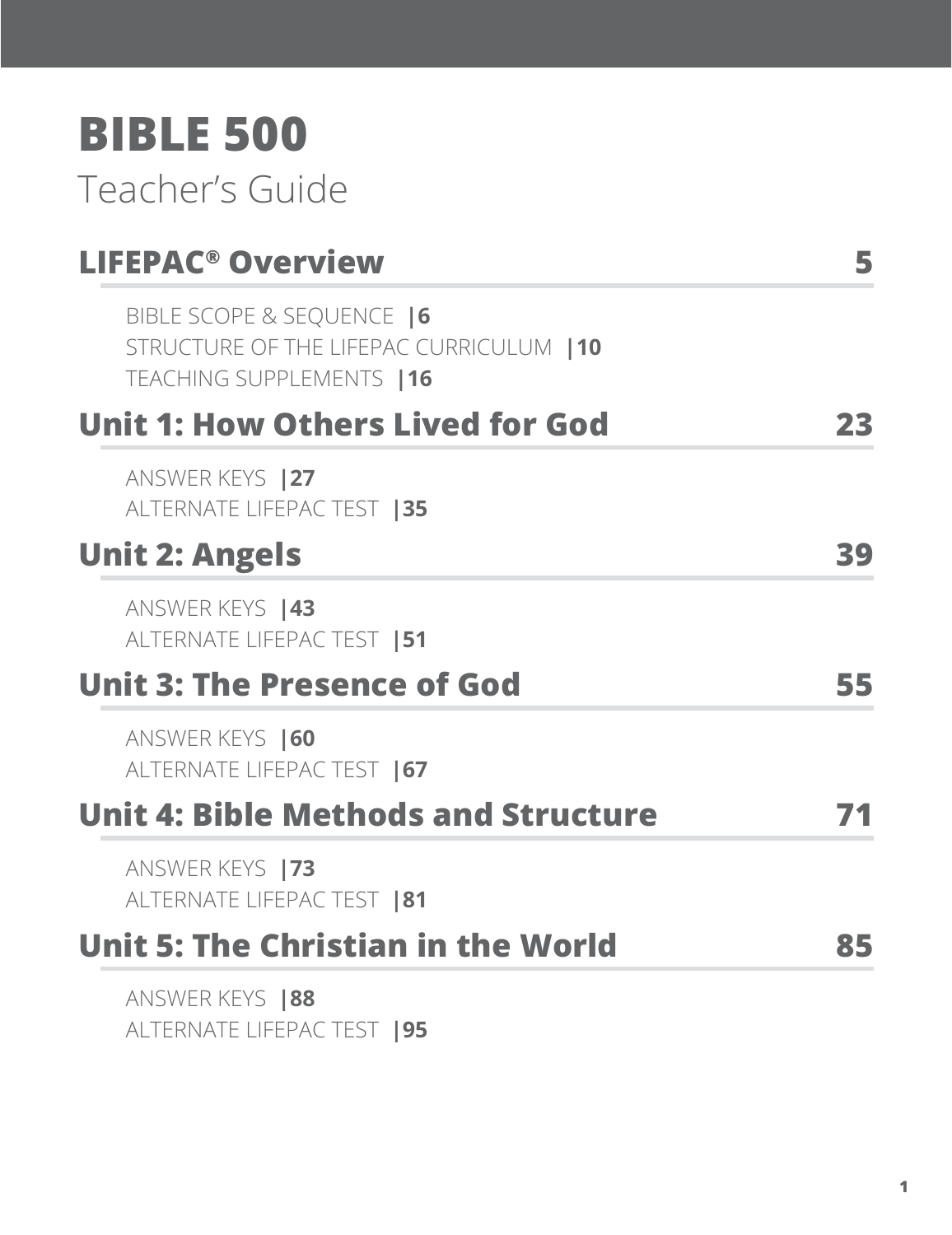**Author:** Alpha Omega Staff

**Editor:** Alan Christopherson, M.S.

**Media Credits:**

**All maps in this book © Map Resources, unless otherwise stated.**



#### **804 N. 2nd Ave. E. Rock Rapids, IA 51246-1759**

© MCMXCVI by Alpha Omega Publications, Inc. All rights reserved. LIFEPAC is a registered trademark of Alpha Omega Publications, Inc.

All trademarks and/or service marks referenced in this material are the property of their respective owners. Alpha Omega Publications, Inc. makes no claim of ownership to any trademarks and/or service marks other than their own and their affiliates, and makes no claim of affiliation to any companies whose trademarks may be listed in this material, other than their own.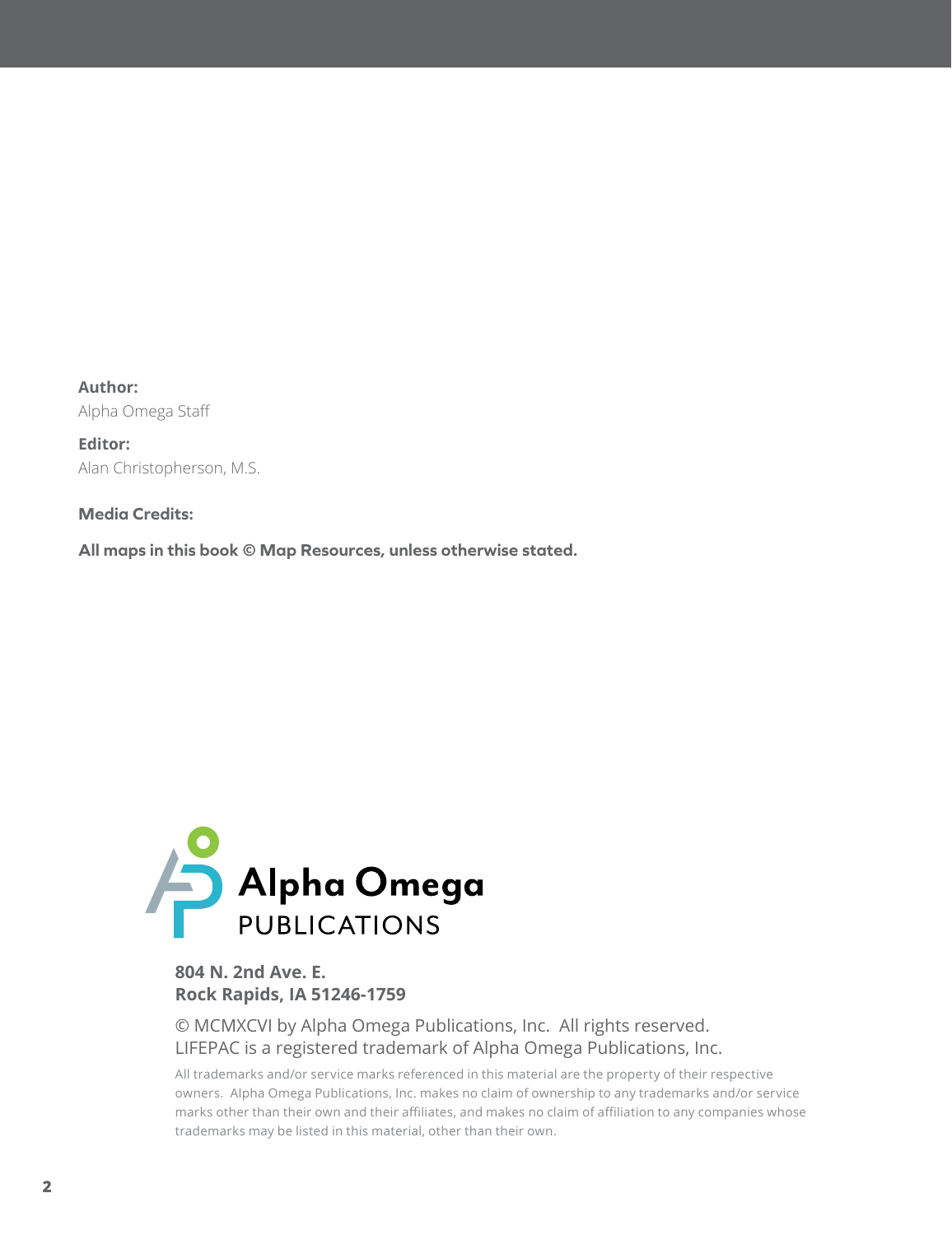| <b>Unit 6: Proving What We Believe</b>            |     |
|---------------------------------------------------|-----|
| ANSWER KEYS   101<br>ALTERNATE LIFEPAC TEST   109 |     |
| <b>Unit 7: Missionary Journeys of Paul</b>        |     |
| ANSWER KEYS   117<br>ALTERNATE LIFEPAC TEST   125 |     |
| <b>Unit 8: God Created Man for Eternity</b>       | 129 |
| ANSWER KEYS   132<br>ALTERNATE LIFEPAC TEST   139 |     |
| <b>Unit 9: Authority and Law</b>                  | 143 |
| ANSWER KEYS   146<br>ALTERNATE LIFEPAC TEST   153 |     |
| Unit 10: God, the Bible, and Living for God       | 157 |
| ANSWER KEYS   160<br>ALTERNATE LIFEPAC TEST   169 |     |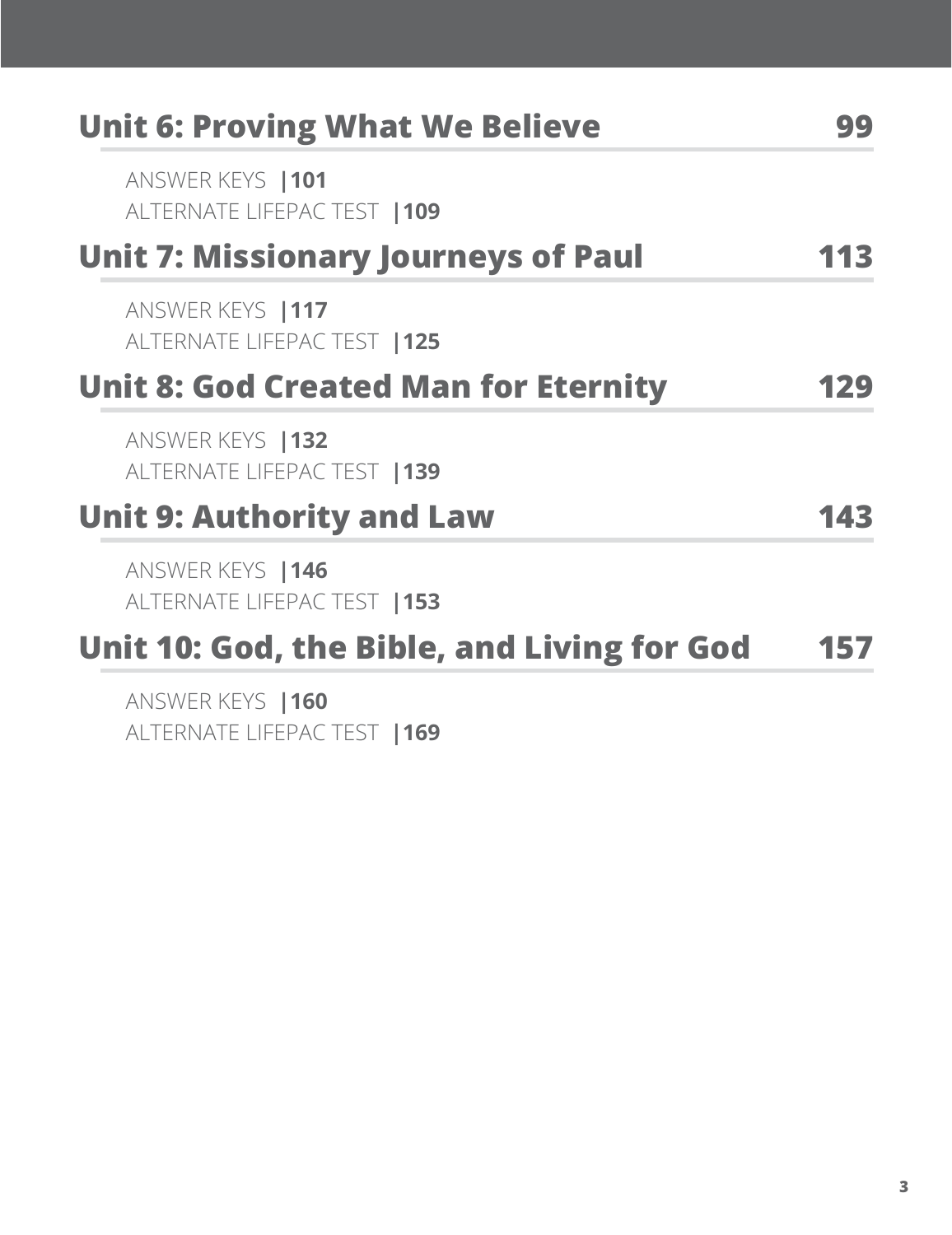### **INSTRUCTIONS FOR BIBLE**

The LIFEPAC curriculum from grades two through twelve was written with the daily instructional material written directly in the LIFEPACs. The student is encouraged to read and follow his own instructional material thus developing independent study habits. The teacher should introduce the LIFEPAC to the student, set a required completion schedule, complete teacher checks, be available for questions regarding both subject content and procedures, administer and grade tests and develop additional learning activities as desired. Teachers working with several students may schedule their time so that

students are assigned to a quiet work activity when it is necessary to spend instructional time with one particular student.

The Teaching Notes section of the handbook lists the required or suggested materials for the LIFEPACs and provides additional learning activities for the students. The materials section refers only to LIFEPAC materials and does not include materials which may be needed for the additional activities. Additional learning activities provide a change from the daily school routine, encourage the student's interest in learning, and may be used as a reward for good study habits.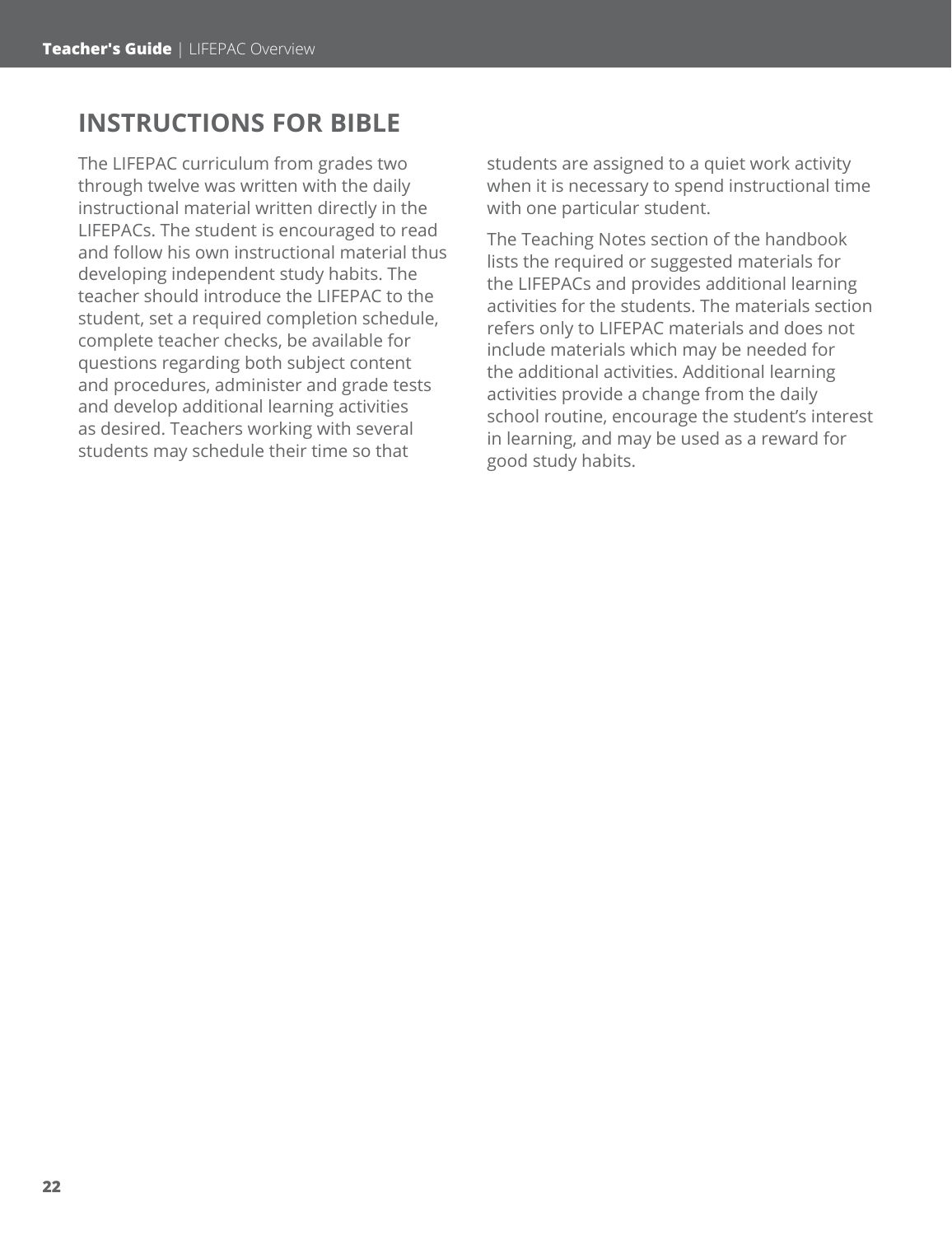Bible 501 | **Teacher's Guide**

# **BIBLE 501**

Unit 1: How Others Lived for God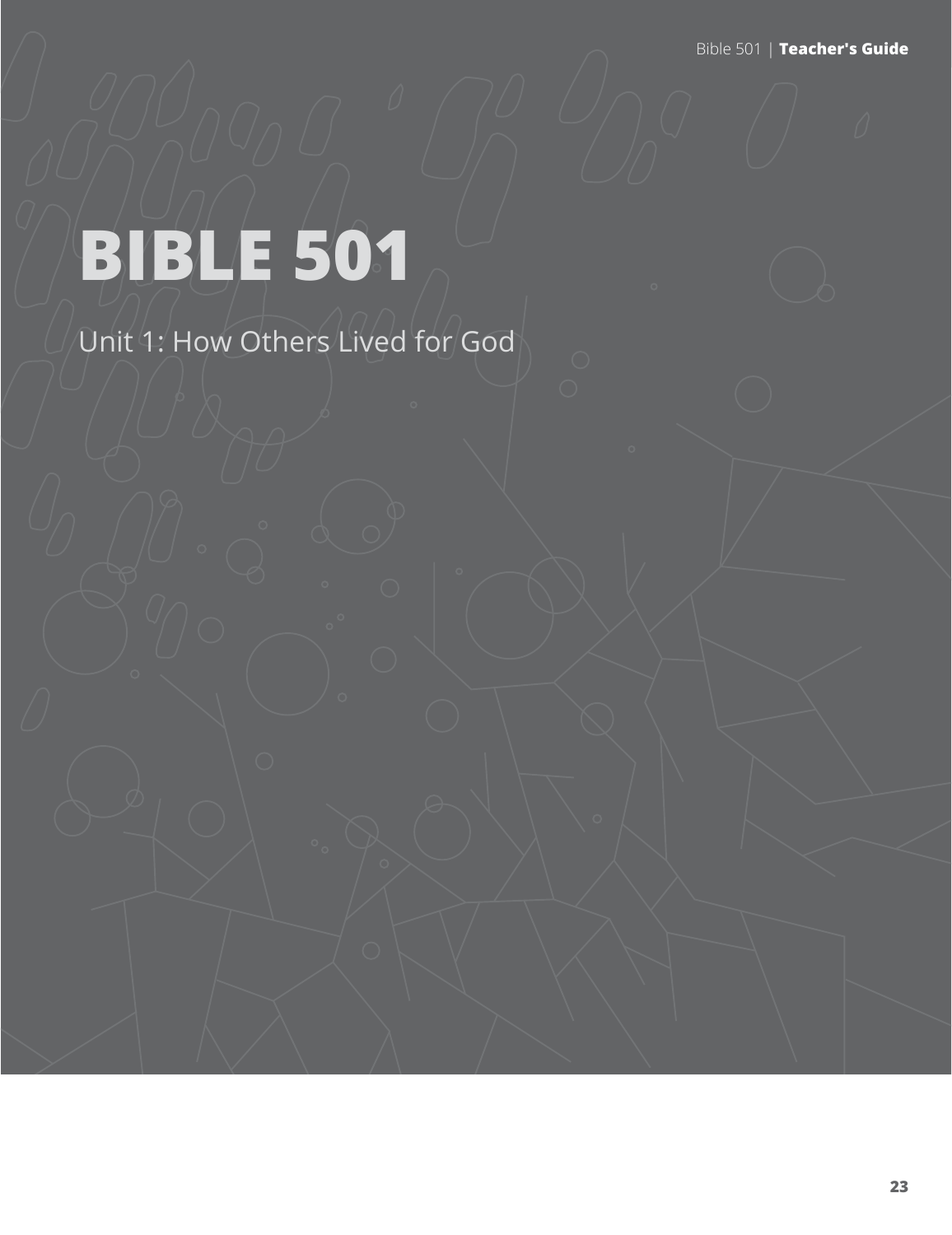### TEACHING NOTES

| <b>MATERIALS NEEDED FOR LIFEPAC</b> |                                                                                |  |  |
|-------------------------------------|--------------------------------------------------------------------------------|--|--|
| Required                            | Suggested                                                                      |  |  |
| : • Bible                           | $\cdot \cdot$ Bible atlas<br>• large map showing Paul's missionary<br>journeys |  |  |

### **ADDITIONAL LEARNING ACTIVITIES**

#### **Section 1: Believers in God**

- 1. Help students understand that:
	- a. God wants us to become His co-workers after we know Him as our Savior.
	- b. Each person has a special task which God wants that person to perform.
	- c. We can possess the same character traits that made these Bible characters successful in living for God.
	- d. We should recognize these traits and work to develop them in our own lives.
- 2. Discuss these questions with your student(s).
	- a. How has God planned to have His work accomplished?
	- b. Who does God want to be His "co-worker"?
	- c. How was living for God different for those living in Old Testament times?
	- d. Why do people serve God?
	- e. How is living for God today the same as it was for those in the Old Testament times?
	- f. How and by whom is Abraham honored?
	- g. Abraham obeyed God and went to Canaan. What do you think Abraham might have done when he found the war-like nations?
	- h. What did Abraham do that did not please God?
	- i. How was Abraham pleasing to God?
	- j. How do you think Abraham's attitude helped him through all his tests?
	- k. What does it mean to be a man (or woman) after God's own heart? How can I be that kind of person?
- 3. Present the option of a few students performing a puppet show or skit about Abraham's calling by God.
- 4. Present the option of using construction paper to make individual mottoes about living for God.
- 5. Using a large map, have the student(s) trace Abraham's journey throughout his life. Identify sites of major happenings in his life.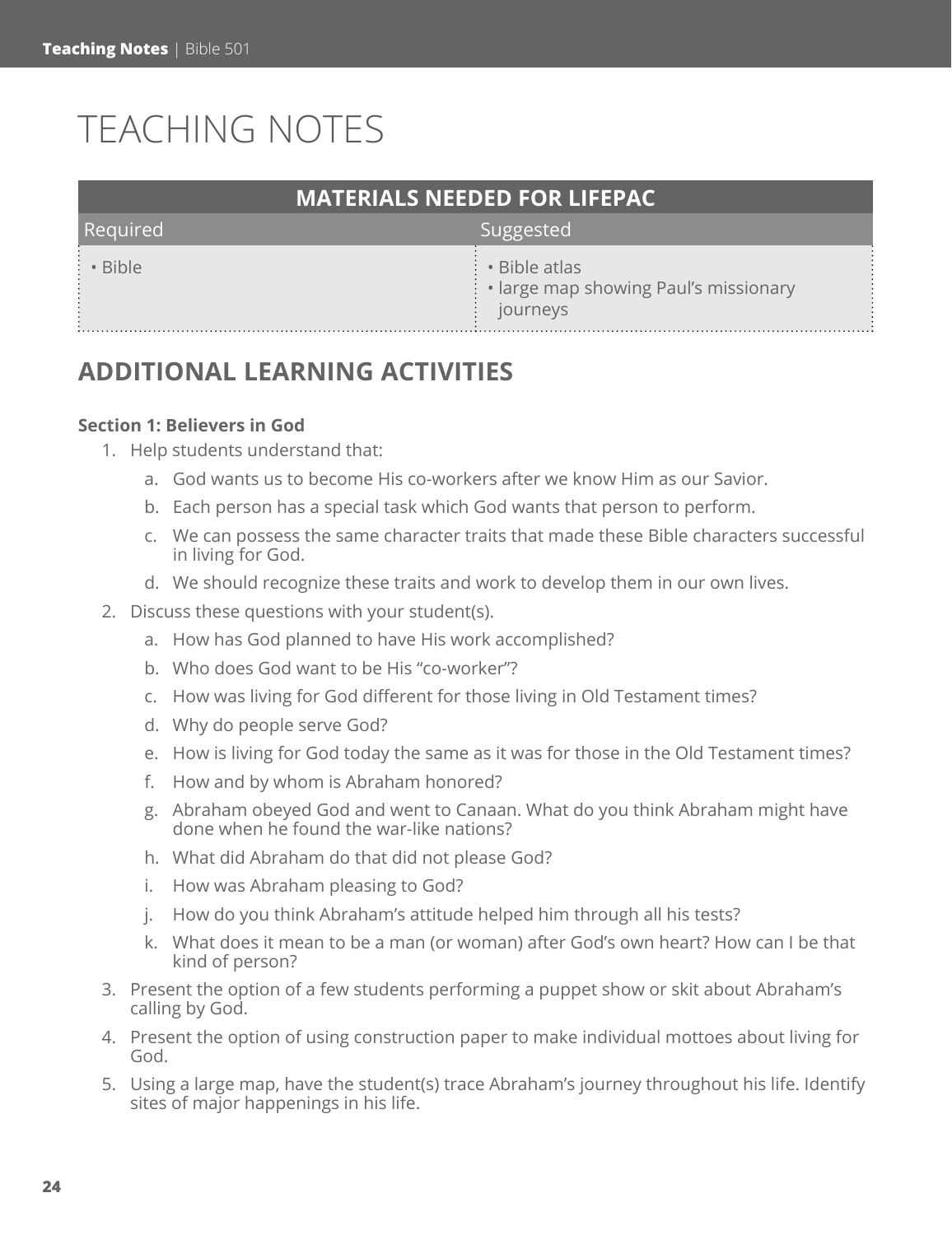6. Have a discussion about faith and the role of patience when waiting for God's promises to be fulfilled.

#### **Section 2: Servants of God**

- 1. Discuss these questions with your student(s).
	- a. How does God use different kinds of people?
	- b. Why was Paul able to have such a strong influence on the world?
	- c. How did Paul's early life influence his adult life (his trade and witness)?
	- d. What is one of the best things you can do to prepare yourself to be a co-worker with God?
	- e. Why did Paul persecute the Christians?
	- f. What was Paul's first question after his conversion?
	- g. What was the main method by which Paul's witness to the Gentile nations was accomplished?
	- h. Why did God and the people love David?
	- i. Why do you think David refused to wear a helmet and armor when he fought Goliath?
	- j. Why do you think David did not kill Saul when he had the opportunity?
	- k. Why was the apostle John so close to Jesus?
	- l. Why did Jesus call James and John "Sons of Thunder"?
	- m. How did John's character change over the years?
- 2. **Option:** Have the students write and present a short drama about Paul's conversion.
- 3. **Option:** The students may design personal posters with character traits depicted or illustrated on them.
- 4. A student may write a report on a Biblical character who lived for God.

#### **Section 3: Followers of Jesus**

- 1. Discuss these questions with your student(s).
	- a. Why did Noah find grace in the eyes of the Lord?
	- b. What was the first thing Noah did when he left the ark?
	- c. What was God's promise to Noah?
	- d. Why did Elimelech and Naomi leave Judah?
	- e. How did Ruth show her love to Naomi?
	- f. How did God bless Ruth?
	- g. Why did the Lord bless Hannah?
	- h. Why did Jonah run from the Lord?
	- i. What object lesson did God use to show Jonah that he was wrong?
	- j. Why did Jesus have to correct Peter?
	- k. Why do you think Peter became a leader in the church?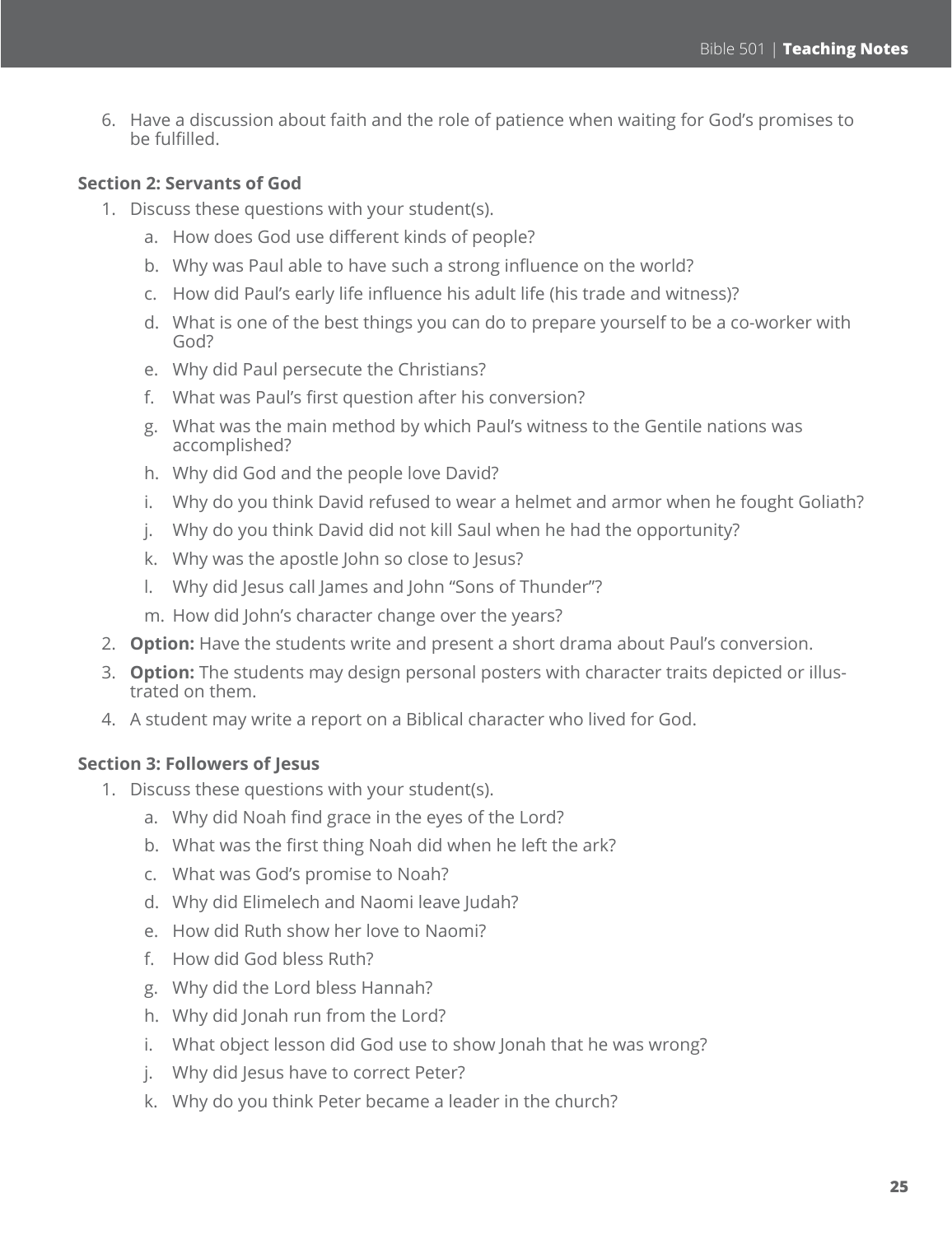- l. How did Peter's character change over the years?
- m. Who is your favorite Bible "co-worker" with God? Why?
- 2. Make a classroom banner using butcher paper or fabric. This activity may be done with several students or as a family. Choose a motto from this LIFEPAC. Some suggestions might be: "Trust and Obey," "For to me to live is Christ," or "Behold the Lamb of God." You may want to pray about it and decide on one of your own. Have one person do the lettering, another the art work, and let all help in gluing letters and pictures on the banner.
- 3. Make a mural or bulletin board entitled, "A Cloud of Witnesses." Include names of people, places, and Scripture quotations.
- 4. A student may list some Bible characters who possessed the character traits listed in Section 3 of the LIFEPAC.
- 5. A student may interview someone he knows who lives for God and present an oral or written report on the interview.
- 6. To help students learn about the different Bible co-workers, make a "matching game." To do this, write the Bible co-worker's name on one card. On another card, write one or several outstanding things associated with that person. Have the students try to correctly match all the cards. The cards may be decorated and covered with clear contact paper for lasting use.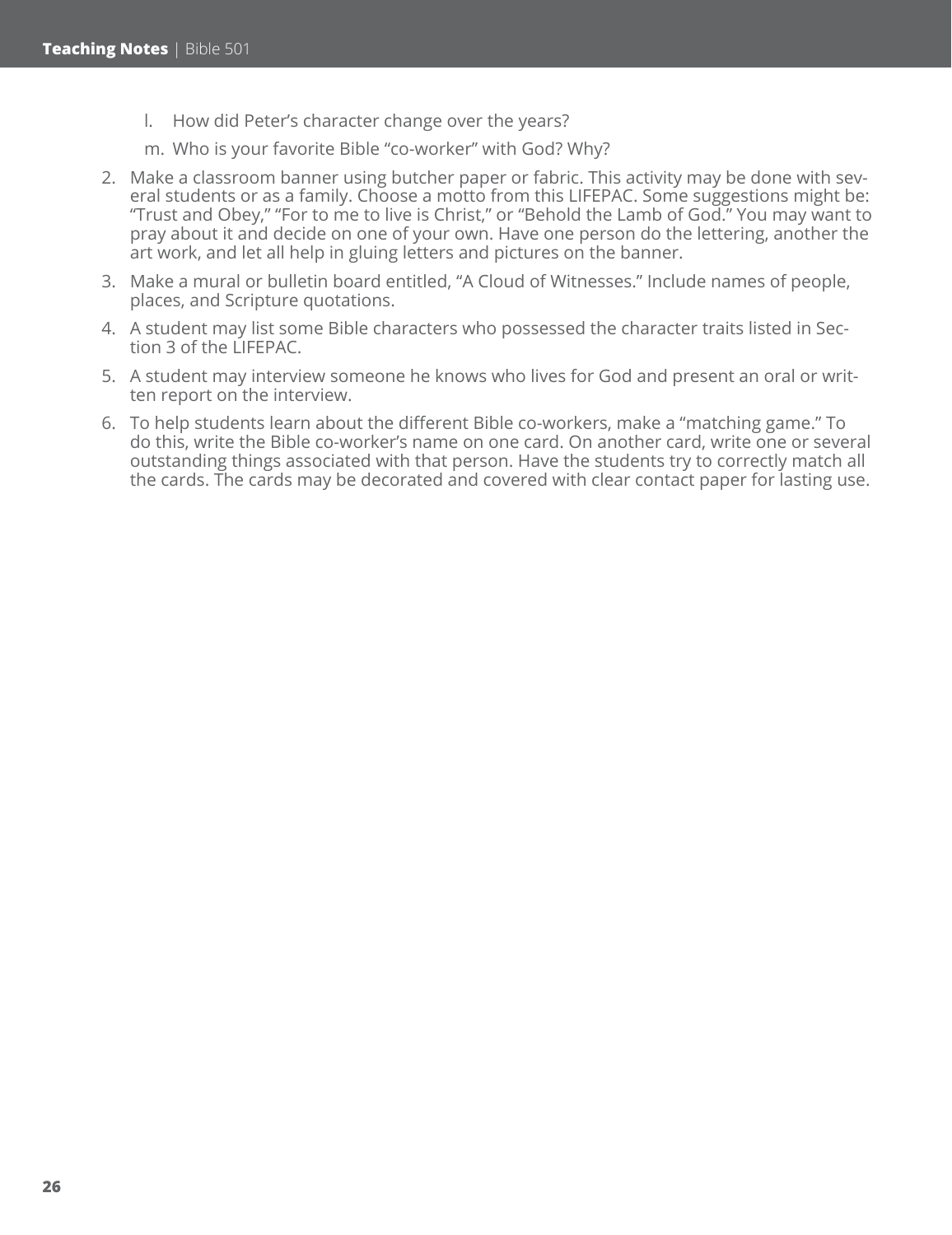### ANSWER KEYS

### **SECTION 1**

- **1.1** true
- **1.2** false
- **1.3** true
- **1.4** true
- **1.5** true
- **1.6** A believer has faith in God. He trusts, loves, and obeys God.
- **1.7** *Hebrews* 11:1—Now faith is the substance of things hoped for, the evidence of things not seen.
- **1.8** Any order:
	- a. Muslims
	- b. Jews
	- c. Christians
- **1.9** friend
- **1.10** 75
- **1.11** Examples:
	- a. well-known
		- b. a blessing to the whole world
- **1.12** a. powerful
	- b. wicked nations
- **1.13** a. altar
	- b. sacrifices
		- c. the Lord's name (*or* God)
- **1.14** fellow-laborer
- **1.15** Example: Abraham told Lot to divide the land between them and separate.
- **1.16** Example: Lot chose the best and most fertile land, but it was located in the most wicked part of the country.
- **1.17** Example: Abraham's faith was strong, unshakable, and unwavering.
- **1.18** false
- **1.19** true
- **1.20** true
- **1.21** true
- **1.22** Teacher check—possible answers: **Setting:** The grazing lands of Abraham and Lot. The grazing lands divided and Lot settling along the Jordan River.

**What God Did or Said:** God told Abraham that lands in all directions would belong to Abraham and his descendants.

**What Abraham Did or Said:** Abraham believed God even though he could not understand. Abraham believed God could do anything He promised to do.

**Abraham's Lesson to Us:** We are to believe God's promises to us and have faith so strong that we keep praising God.

- **1.23** Teacher check—possible answers: **Setting:** A mountain top **What God Did or Said:** God told Abraham to take his only son Isaac to a mountain and offer Isaac as a burnt sacrifice. **What Abraham Did or Said:** Abraham immediately began to carry out God's request. Abraham proved his faith in God. **Abraham's Lesson to Us:** Abraham showed us how to believe God's promises. He served God by proving to the world that God keeps His promises if we trust Him to do what He says in His Word.
- **1.24** Teacher check—examples: courageous, faithful, generous, kind, leader, obedient, prayerful, trusting
- **1.25** Any three: talented, handsome, strong, brave
- **1.26** his faith that the Lord was with him
- **1.27** a. bodyguard
	- b. harp
- **1.28** Example: David loved God very much and wanted to please God in all that he did.
- **1.29** Example: It proved that David had gained the victory over Goliath by the power of the Lord God.
- **1.30** David was made commander of Saul's army.
- **1.31** Saul felt jealous.
- **1.32** Jonathan helped David escape.
- **1.33** David called King Saul "the Lord's anointed."
- **1.34** He mourned their deaths by writing a song of mourning.
- **1.35** Any order:
	- a. Judah and Israel were united as one kingdom.
	- b. God's enemies were conquered and Israel had peace.
	- c. The nation prospered and people put God at the center of their lives.
- **1.36** Example: David sinned, as all people do, but he was quick to turn back to the Lord and ask for forgiveness and mercy.
- **1.37** heart
- **1.38** trusting
- **1.39** repentant *or* broken, contrite
- **1.40** worshipful
- **1.41** obedient *or* teachable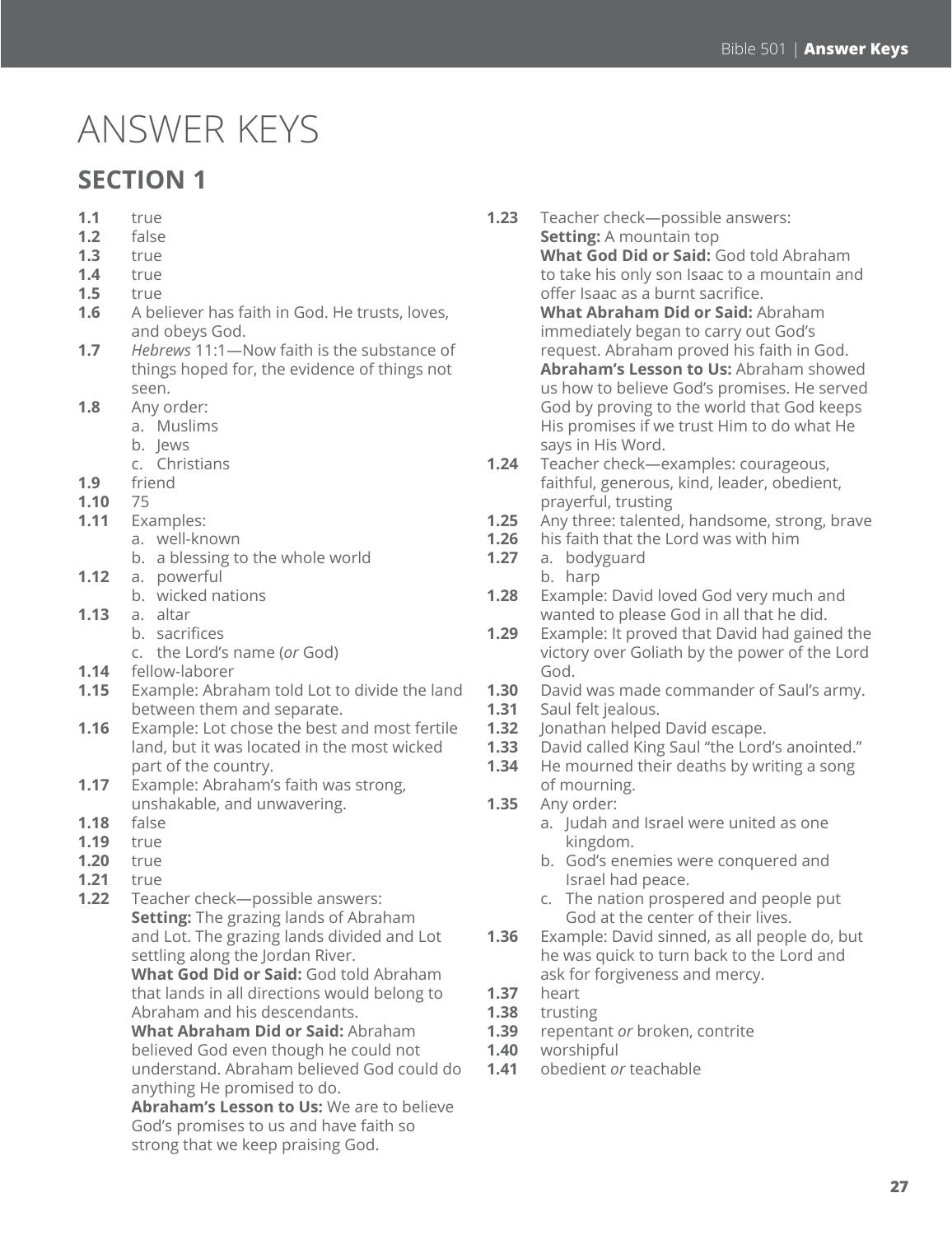- **1.42** Teacher check—possible answers: **Setting:** A battleground in Judah. Israelites fighting against the Philistines. **What God Did or Said:** When Samuel anointed David, the Spirit of the Lord came upon David in power. God helped David overcome Goliath, just as He had helped him overcome a bear and a lion in the past. **What David Did or Said:** David boldly declared that since the Lord had delivered him from bears and lions, He would deliver him from Goliath. David also said that it was not by sword or spear that the Lord saves, because the battle is the Lord's. David's Lesson to Us: God wants us to have strong faith and trust in Him.
- **1.43** Teacher check—possible answers: **Setting:** The countryside of Israel. In a cave. **What God Did or Said:** God protected David and did not allow his enemies to harm or kill him.

**What David Did or Said:** Even though Saul was now trying to kill him, David would not kill or harm him because he respected Saul as "the Lord's anointed."

**David's Lesson to Us:** We should entrust our lives fully to the Lord and not try to seek revenge on those who have harmed us. God will be our vindication, because He knows who is right. God will protect us.

**1.44** Teacher check—possible answers: **Setting:** David's heart **What God Did or Said:** God punished David for his sins.

> **What David Did or Said:** David humbly asked the Lord to wash away his iniquity and cleanse him from his sin. David had faith that God would forgive and restore him. **David's Lesson to Us:** When we sin, we

should be quick to ask forgiveness. We should repent in humility and have faith that God will forgive us and restore us to a right relationship with Him.

**1.45** Teacher check—examples: brave, handsome, strong, talented, trusting, obedient, repenting, humble, worshipful

### **SELF TEST 1**

- **1.01** f **1.02** g **1.03** a **1.04** i **1.05** j **1.06** b **1.07** l **1.08** k **1.09** c **1.010** h **1.011** true **1.012** true **1.013** true **1.014** false **1.015** false
- **1.016** true
- **1.017** false
- **1.018** false
- **1.019** true
- **1.020** true
- **1.021** b
- **1.022** c
- **1.023** b
- **1.024** b
- **1.025** a
- **1.026** Jesus Christ
- **1.027** sacrifice
- **1.028** blessing
- **1.029** obedience *or* faith
- **1.030** repentance
- **1.031** Faith is the substance of things hoped for, the evidence of things not seen.
- **1.032** Example: The Jews honor Abraham as the father of the Hebrew nation. The Muslims honor him as their ancestor through Ishmael, the son of Abraham and Hagar, a slave woman. Christians honor Abraham for his faith in God and as an ancestor of Jesus Christ.
- **1.033** Example: David's heart was trustful, obedient, repenting, and worshipful.
- **1.034** Example: God tested Abraham's obedience by asking him to sacrifice his only son, Isaac. This would have been hard for Abraham because God had promised him that he would be the father of many nations and a blessing to the world through his children.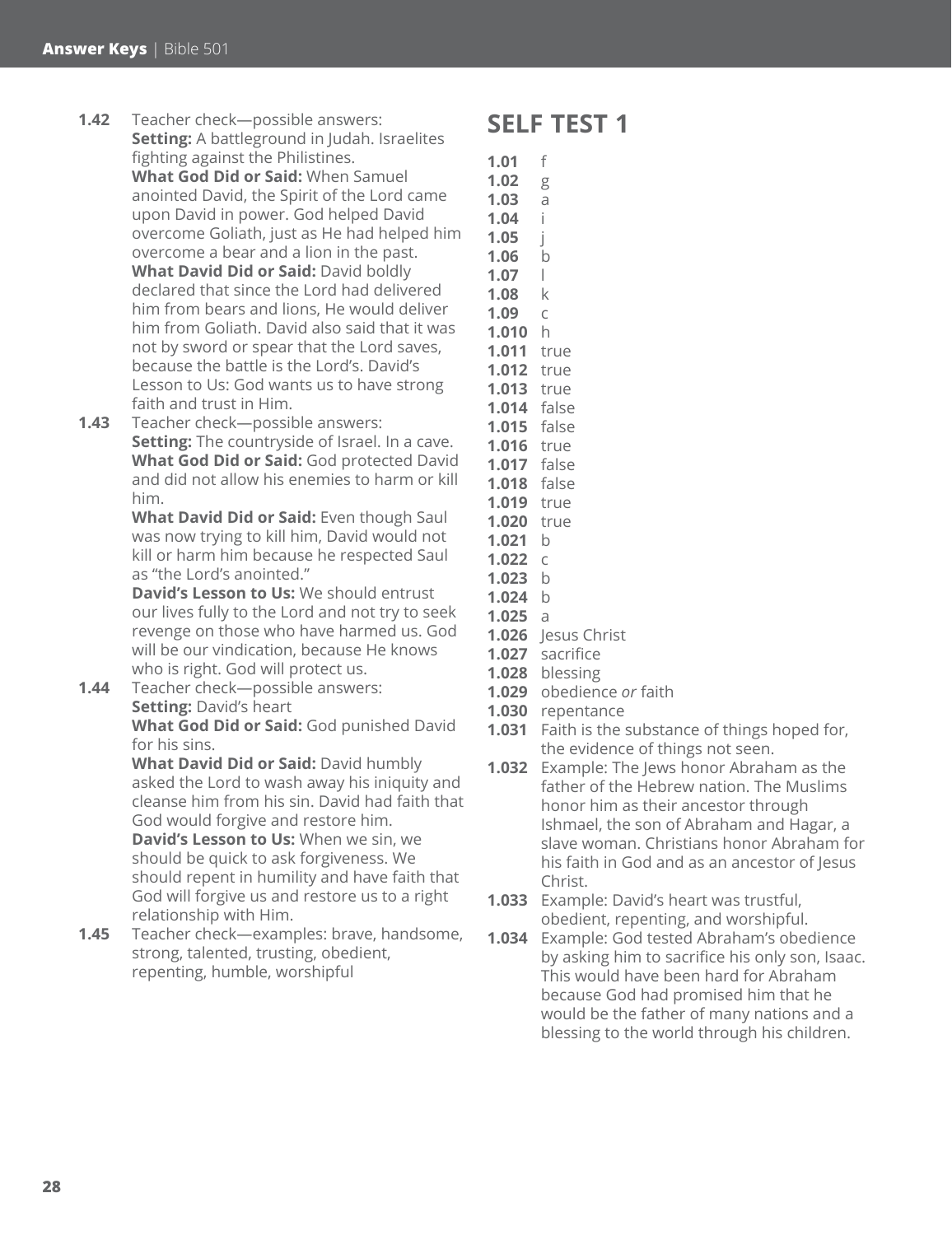### **SECTION 2**

- **2.1** Jesus Christ *or* the Lord
- **2.2** Any four: student, thinker, Christian, writer, teacher, missionary, man of prayer
- **2.3** Examples—any order:
	- a. He knew and loved the Scriptures.
	- b. He was familiar with people from every class and race.
	- c. He learned about different customs.
	- d. He learned different languages.
- **2.4** 2, 5, 1, 6, 3, 4
- **2.5** Example: In persecuting those who loved and followed Jesus, it was as if Paul were persecuting Jesus himself.
- **2.6** Christ, and to die is gain
- **2.7** Christ
- **2.8** Christ
- **2.9** Example: In one city, Paul was stoned as Stephen had been stoned before. The people thought Paul was dead and dragged him from the city. Christians gathered around him and prayed. Paul recovered and went back into the city and continued to preach about Jesus.
- **2.10** "Believe on the Lord Jesus Christ, and thou shalt be saved...."
- **2.11** Example: The only thing that mattered to Paul was being faithful to the ministry Jesus had given him and to finish his life with joy.
- **2.12** a. Jerusalem
	- b. Caesarea
	- c. Sidon
	- d. Myra
	- e. Cnidus
	- f. Salmone
	- g. Lasea
	- h. Clauda
	- i. Malta
	- j. Syracuse
	- k. Rhegium
	- l. Puteoli
	- m. Three Taverns
	- n. Rome

**2.13** Teacher check—possible answers: **Setting:** On the road to Damascus, a bright light from heaven shone upon Saul (Paul). **What God Did or Said:** God said, "Saul, Saul, why are you persecuting me?" **What Paul Did or Said:** Paul gave his heart to Christ. He asked, "Lord, what do you want me to do?" He spent every day after that serving Christ. **Paul's Lesson to Us:** When the Lord is

telling us something, we must obey quickly.

**2.14** Teacher check—possible answers: **Setting:** Many cities **What God Did or Said:** God sent Paul on his missionary journeys and guided him along the way.

**What Paul Did or Said:** Paul faithfully preached the good news about Jesus, witnessed to others about his faith in Jesus, baptized new converts, healed people through the power of the Holy Spirit, and wrote letters to various churches. **Paul's Lesson to Us:** In spite of dangers, our main responsibility is to be true and loyal to God. We are to put God first. God will take care of us always.

- **2.15** Teacher check—possible answers: courageous, faithful, helpful, leader, loyal, obedient, persevering, prayerful, trusting, zealous
- **2.16** Examples: John loved Jesus deeply and knew that Jesus had a deep love for him. When John wrote his Gospel, he referred to himself as "the disciple whom Jesus loved."
- **2.17** true
- **2.18** false
- **2.19** true
- **2.20** true
- **2.21** false
- **2.22** true
- **2.23** Any order:
	- a. He stayed true to Jesus to the end.
	- b. He cared for Jesus' mother, Mary.
	- c. He encouraged Christians to love one another.
- **2.24** Either order:
	- a. He remained and prayed with the disciples in the upper room.
	- b. He stayed with the church during its persecution.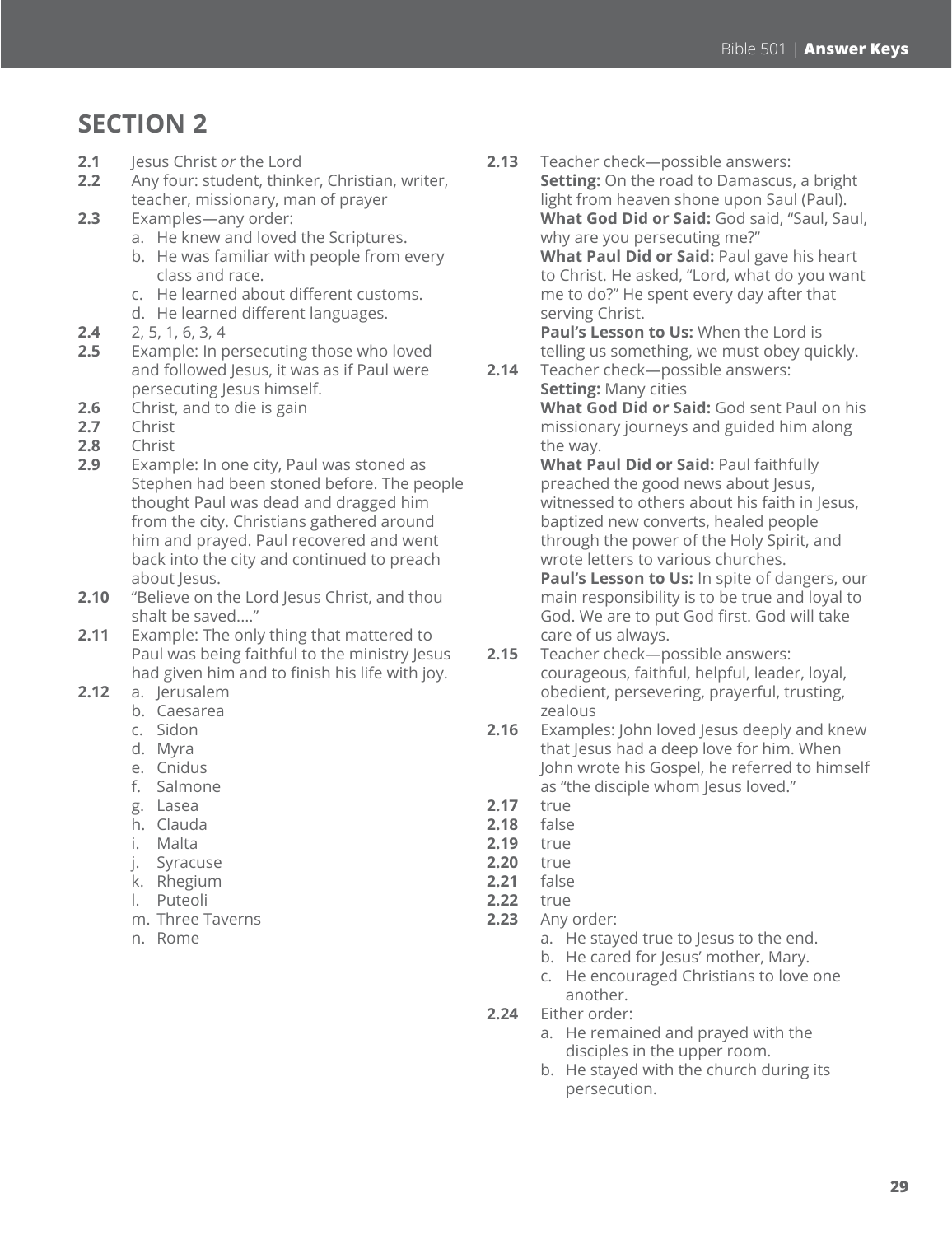tender

**2.25** Teacher check—possible answers: **Setting: River Jordan What God Did or Said:** Jesus invited Andrew and his friend to come and see where he was staying. **What John Did or Said:** He pointed the disciples to Jesus and encouraged them to follow Him. **John's Lesson to Us:** We should not hesitate to proclaim Jesus wherever He may lead us. We should encourage people to look to Jesus and follow Him. **2.26** Teacher check—possible answers: enthusiastic, zealous, courageous, loving,

### **SELF TEST 2**

- **2.01** k **2.02** f **2.03** i **2.04** e **2.05** h **2.06** m **2.07** l **2.08** c **2.09** d **2.010** a **2.011** true **2.012** true **2.013** false **2.014** false **2.015** false **2.016** true **2.017** false **2.018** true **2.019** false **2.020** true **2.021** true **2.022** false **2.023** true **2.024** false **2.025** true **2.026** Jesus Christ **2.027** Andrew **2.028** Gentile **2.029** fire **2.030** Mary **2.031** Barnabas **2.032** Lamb of God **2.033** heart
- **2.034** prisoner
- **2.035** five
- **2.036** Examples: Since Paul was born into a strict Jewish home, he would have learned the Old Testaments Scriptures well. Because of where he grew up (Tarsus), he became familiar with people of every class and race, and learned about different customs and languages.
- **2.037** Examples: John was among the first followers of Jesus. He was the only apostle present when Jesus was crucified. At the Cross, Jesus gave his mother, Mary, into the care of John. John was also the first apostle to believe in the Resurrection of Jesus when he outran Peter to the empty tomb.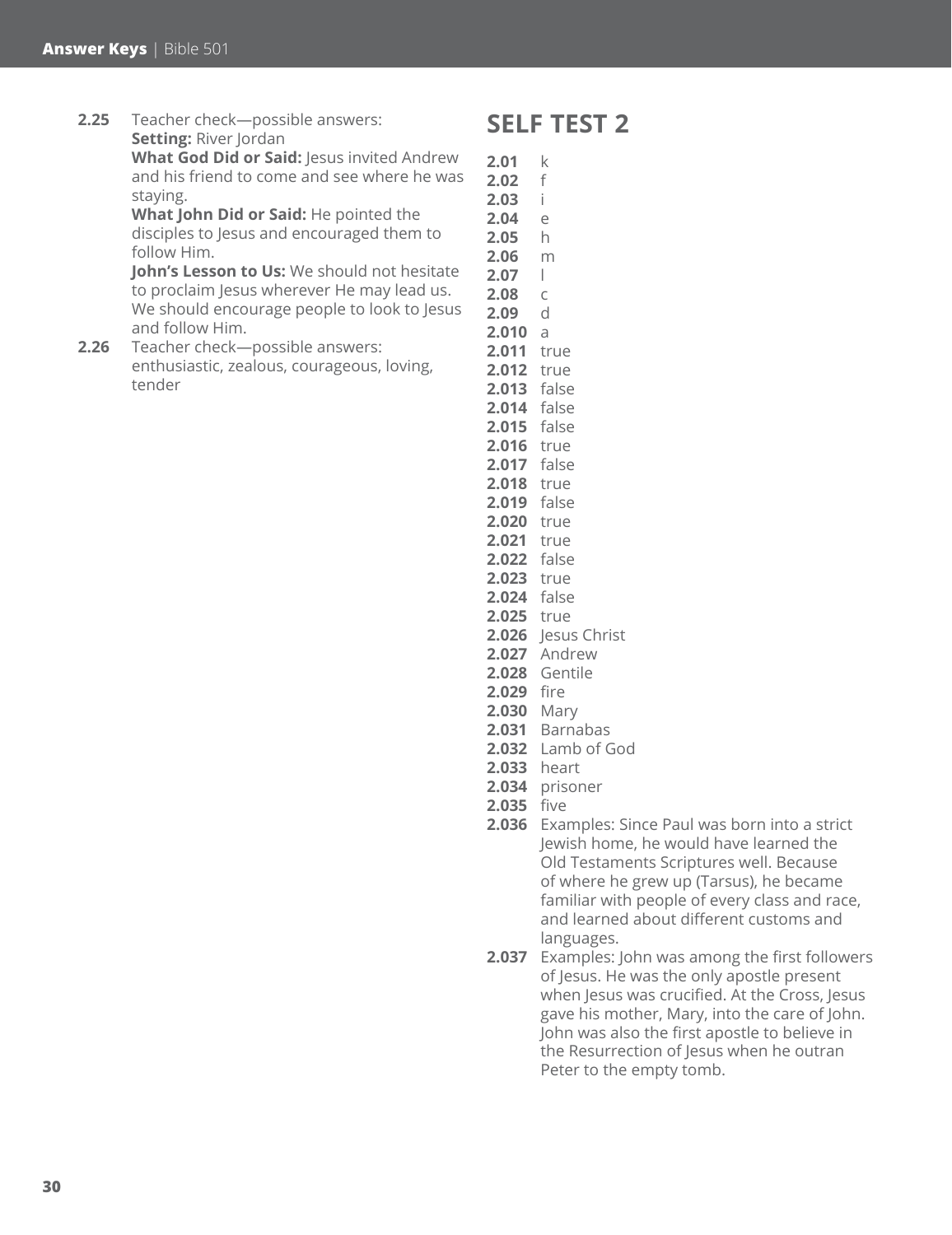### **SECTION 3**

- **3.1** true
- **3.2** false
- **3.3** true
- **3.4** true
- **3.5** did all that the Lord commanded him
- **3.6** righteousness
- **3.7** 600
- **3.8** Examples: God came first in Noah's life. He trusted God and was thankful to God for saving him, his family, and all the animals.
- **3.9** Teacher check—possible answers: **Setting:** The earth before the time of The Flood

**What God Said or Did:** God said Noah was the only righteous man in the whole generation. God told Noah to build an ark. God blessed Noah.

**What Noah Said or Did:** Noah did all that God commanded him to do.

**Noah's Lesson to Us:** We are to be righteous and obey God.

- **3.10** Teacher check—examples: calm, courageous, faithful, humble, obedient, peaceful, reverent, trusting
- **3.11** Ruth was concerned about Naomi, her mother-in-law.
- **3.12** Example: Ruth thought of others before herself. She did not complain or feel sorry for herself.
- **3.13** She served God by loving and sacrificing for Naomi.
- **3.14** Teacher check—possible answers: **Setting:** Traveling from Moab to Bethlehem **What God Said or Did:** The Lord dealt kindly with Ruth.

**What Ruth Said or Did:** Ruth said, "Whither thou goest I will go and where thou lodgest I will lodge."

**Ruth's Lesson to Us:** Ruth teaches us to be kind, helpful, and unselfish.

- **3.15** Examples: courageous, generous, kind, loyal, loving, thankful, trusting
- **3.16** Hannah was a woman of prayer when many had turned away from God.

**3.17** The name Samuel means, "asked of God," and Hannah had prayed to God for a son.

- **3.18** a. My heart rejoiceth in the Lord.
	- b. There is none holy as the Lord.
	- c. There is none beside thee.
- **3.19** The Lord maketh poor and maketh rich. *or* He will keep the feet of his saints.
- **3.20** He shall give strength unto His King, and exalt the horn of his anointed. *or* The Lord shall judge the ends of the earth.
- **3.21** Teacher check—possible answers: **Setting:** In Ramah and Shiloh **What God Said or Did:** God heard Hannah's prayer. **What Hannah Said or Did:** Hannah prayed.

She said that if God would give her a son, she would give the child to the Lord. **Hannah's Lesson to Us:** When we praise God for His greatness, and when we thank Him, He adds even more blessings to our

- **3.22** Teacher check—examples: humble, loving, prayerful, reverent
- **3.23** He knew the storm would stop.
- **3.24** Rather then letting him drown, God sent a fish to swallow him. After three days, the fish vomited him up on dry land.
- **3.25** He obeyed.

lives.

- **3.26** Example—being merciful to Nineveh was more important than being concerned with the vine. If Jonah needed protection, the people of Nineveh did also.
- **3.27** repented
- **3.28** unhappy
- **3.29** gracious and merciful
- **3.30** Teacher check—possible answers: **Setting:** On a ship to Tarshish **What God Said or Did:** God told Jonah to go preach to the city of Nineveh. **What Jonah Said or Did:** Jonah ran from the Lord.

**Jonah's Lesson to Us:** God is not pleased when we disobey. God will teach us and correct us. God teaches us to tell other people about Him.

- **3.31** Jonah obeyed God and went to Nineveh a second time.
- **3.32** Example: Peter was strong, courageous, full of zeal and enthusiasm, sometimes fearful and doubting, bold, sometimes cowardly, rugged, tender-hearted, and sometimes impetuous.
- **3.33** Either order:
	- a. He stepped out of the boat to walk to Jesus on the water.
	- b. When many left Jesus, Peter declared that Jesus was the "Holy One of God."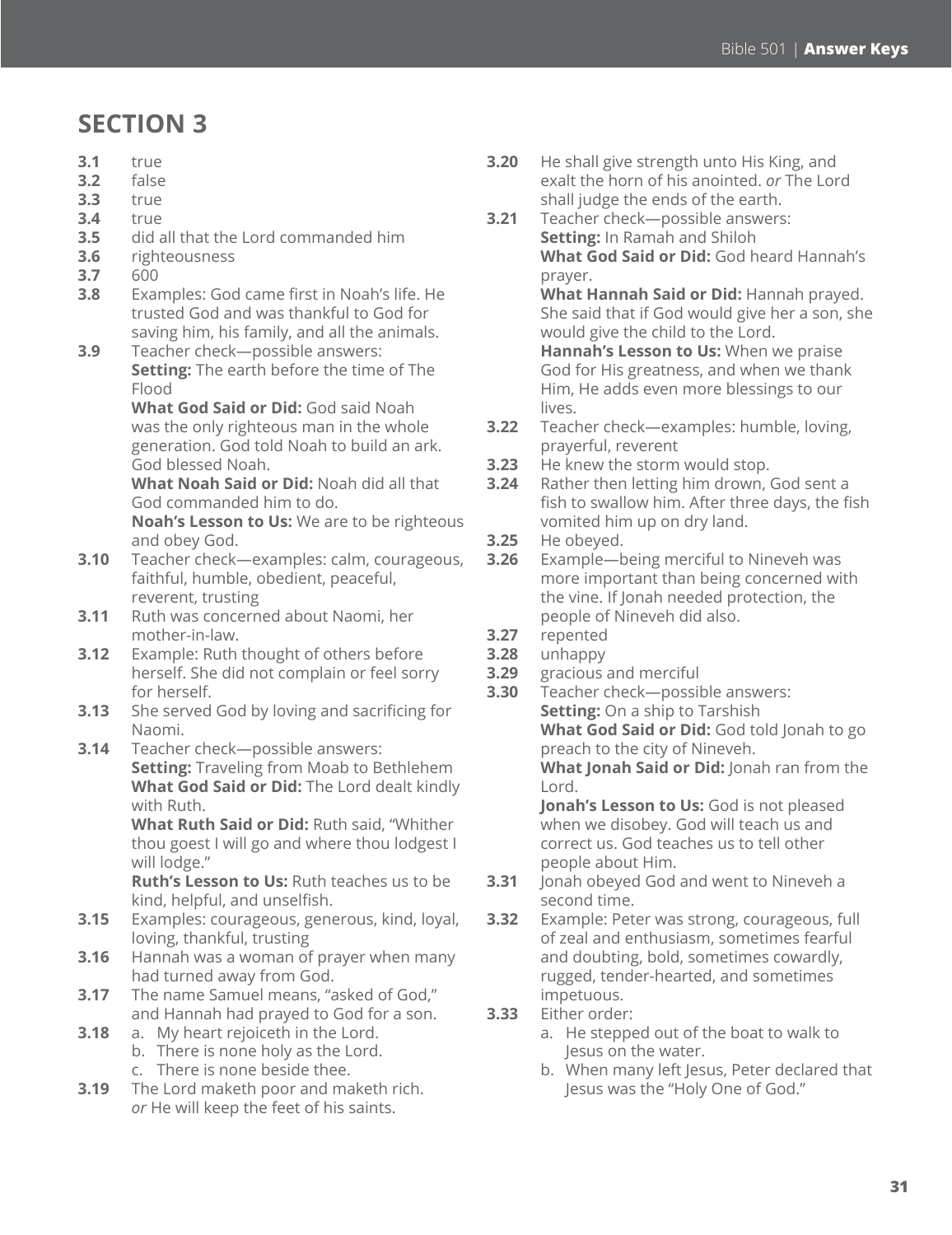- **3.34** Peter cut off a soldier's ear when Jesus was arrested. After the Resurrection, he was the first to go back to the fishing business.
- **3.35** Teacher check—possible answers: **Setting:** By the Sea of Galilee **What God Said or Did:** God wanted Peter to be a fisher of men. **What Peter Said or Did:** Peter became a great preacher and leader of souls for Jesus. **Peter's Lesson to Us:** We are to be strong in the Lord and serve Jesus.
- **3.36** Examples: courageous, leader, persevering, zealous
- **3.37** Teacher check
- **3.38** The men and women listed there believed God and acted on His promises.
- **3.39** Any order:
	- a. Walked with God
	- b. Claimed God's promises
	- c. Conquered enemies
	- d. Took a stand with God's people
- **3.40** The Christian should obey God.
- **3.41** race
- **3.42** Either order:
	- a. every weight
	- b. sin
- **3.43** look to Jesus
- **3.44** Teacher check—examples: courageous, faithful, obedient, prayerful, trustful, persevering

### **SELF TEST 3**

- **3.01** false
- **3.02** true **3.03** true
- **3.04** true
- **3.05** false
- **3.06** false
- **3.07** false
- **3.08** true
- **3.09** false
- **3.010** true **3.011** true
- **3.012** false
- **3.013** false
- **3.014** true
- **3.015** true
- **3.016** true
- **3.017** false
- **3.018** 100
- **3.019** gleaner
- **3.020** ancestor
- **3.021** son
- **3.022** repented
- **3.023** thinking
- **3.024** martyr
- 
- **3.025** The chapter tells of men and women who showed great faith in God. Because of their faith, these people pleased God.
- **3.026** Christians are encouraged to serve God faithfully. If we take our eyes off Jesus, we may lose the race. The goal of the race is Jesus.
- **3.027** He believed that God was able to raise Isaac from the dead.
- **3.028** Paul meant that his whole life was centered in Christ.
- **3.029** d
- **3.030** b
- **3.031** c
- **3.032** b
- **3.033** b **3.034** d
- **3.035** c
- **3.036** a
- **3.037** b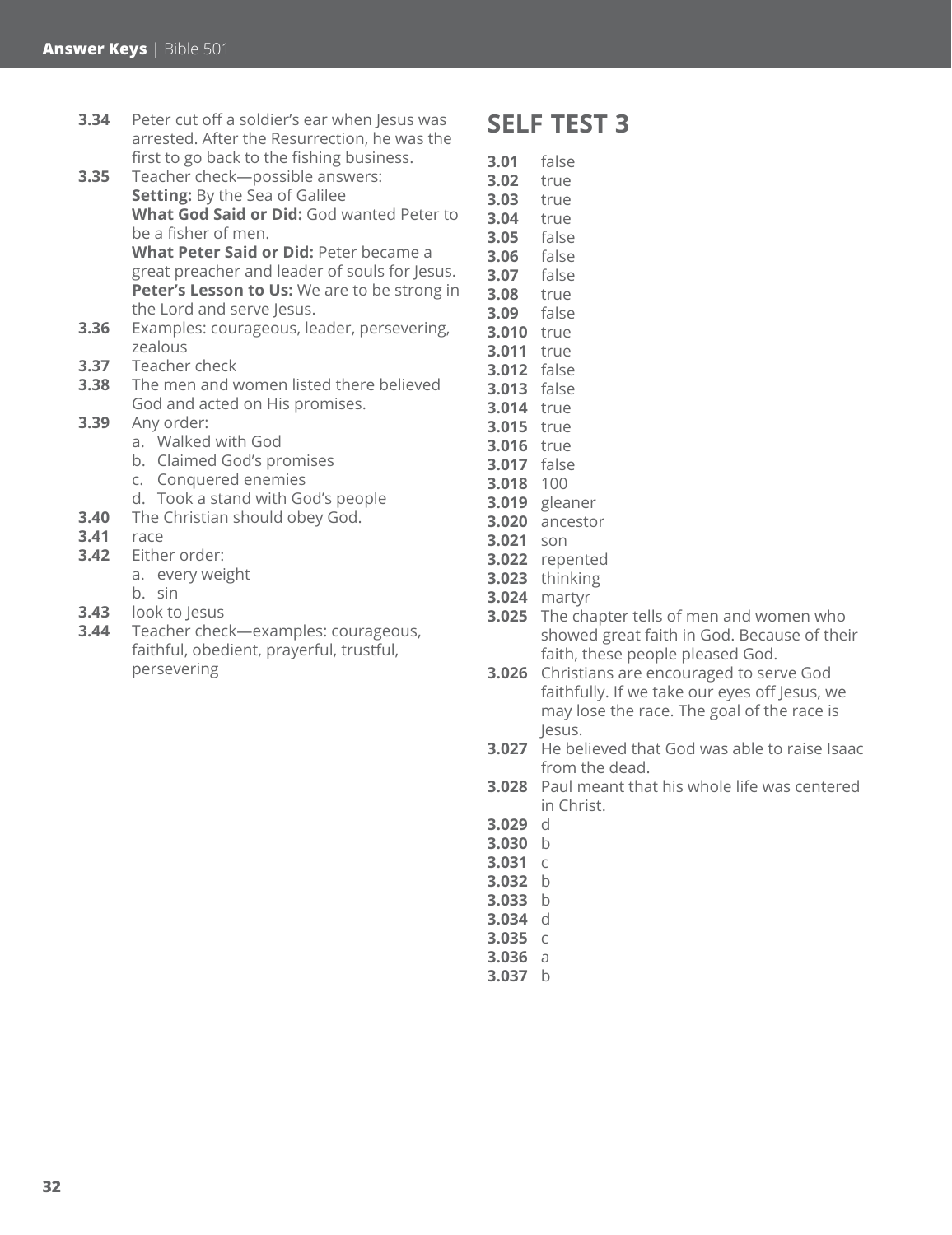### **LIFEPAC TEST**

- **1.** f **2.** h
- **3.** i
- **4.** k
- **5.** j
- **6.** p
- **7.** a **8.** o
- **9.** b
- **10.** c
- **11.** g
- **12.** d
- **13.** q
- **14.** e
- **15.** n
- **16.** true
- **17.** false **18.** true
- **19.** true
- **20.** true
- **21.** true
- **22.** true
- **23.** true
- **24.** true
- **25.** false
- **26.** a
- **27.** c
- **28.** c
- **29.** a
- **30.** c
- **31.** blessing
- **32.** repentance
- **33.** Lamb of God
- **34.** witnesses
- **35.** love one another
- **36.** Faith is the substance of things hoped for, the evidence of things not seen.
- **37.** David's heart was trusting, obedient, repentant, and worshipful.
- **38.** John was among the first followers of Jesus. He was the only apostle present when Jesus was crucified. At the Cross, Jesus gave his mother, Mary, into the care of John. John was also the first apostle to believe in the Resurrection of Jesus when he outran Peter to the empty tomb.
- **39.** Christians are encouraged to serve God faithfully. If we take our eyes off Jesus, we may lose the race. The goal of the race is Jesus.

### **ALTERNATE LIFEPAC TEST**

- **1.** false
- **2.** true
- **3.** true
- **4.** true
- **5.** false
- **6.** false
- **7.** true
- **8.** true **9.** true
- **10.** false
- **11.** Paul
- **12.** David
- **13.** repentence
- **14.** Saul
- **15.** faith
- **16.** martyr
- **17.** Christ
- **18.** altar
- **19.** mercy
- **20.** prisoner
- **21.** c
- **22.** e
- **23.** h
- **24.** d
- **25.** i
- **26.** a
- **27.** g **28.** j
- **29.** f
- **30.** b
- **31.** a
- **32.** c
- **33.** b
- **34.** b
- **35.** c
- **36.** Faith is the substance of things hoped for, the evidence of things not seen.
- **37.** Christians are encouraged to serve God faithfully. If we take our eyes off Jesus, we may lose the race. The goal of the race is Jesus.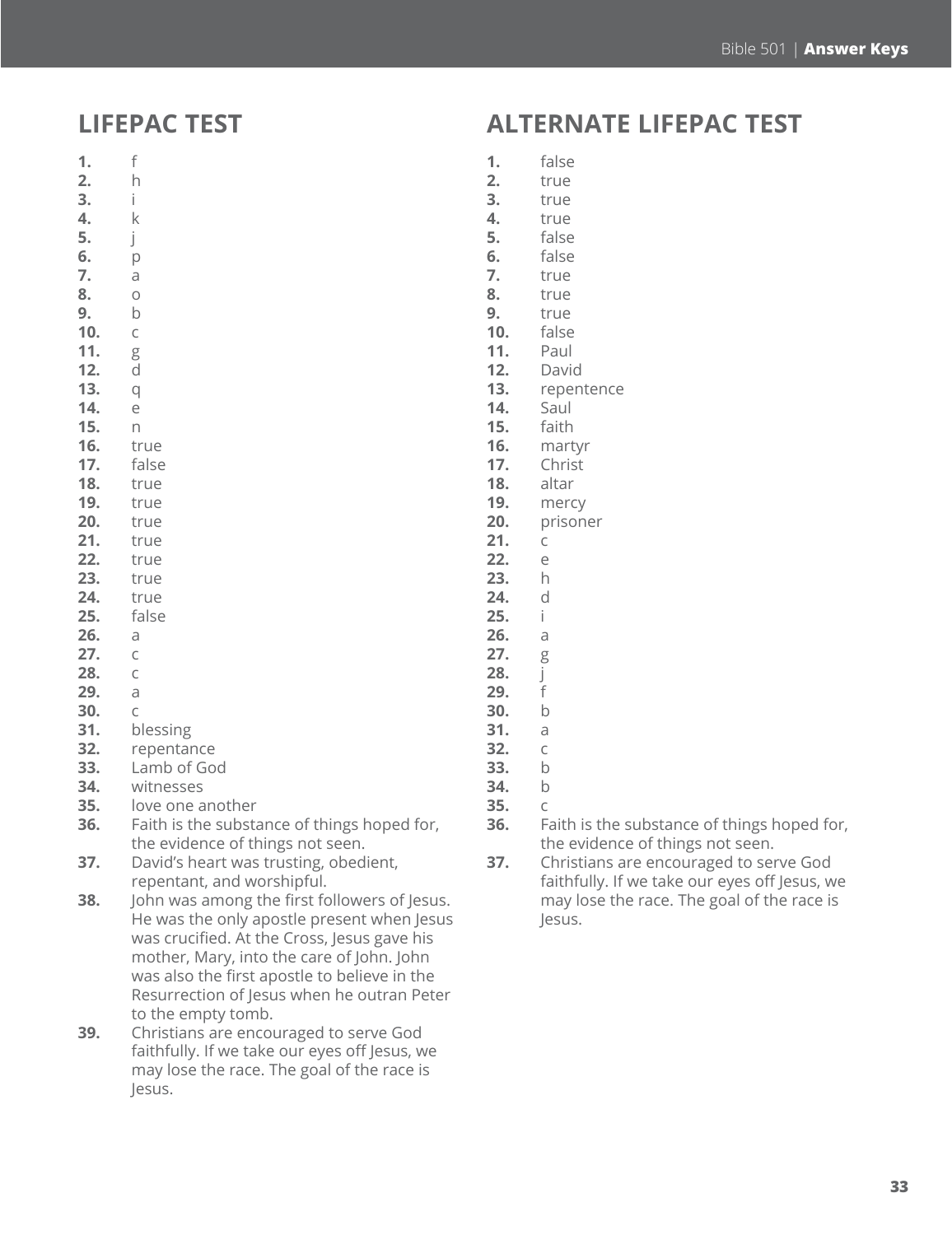## **BIBLE 501**

ALTERNATE LIFEPAC TEST

| <b>NAME</b>  |  |
|--------------|--|
| <b>DATE</b>  |  |
| <b>SCORE</b> |  |

**Answer true or false** (each answer, 2 points).

| 1.  |                                                                                                   | The Scriptures say that those who lived in Old Testament times were pleasing<br>to God because of the good deeds they did. |  |
|-----|---------------------------------------------------------------------------------------------------|----------------------------------------------------------------------------------------------------------------------------|--|
| 2.  |                                                                                                   | David was born in Bethlehem.                                                                                               |  |
| 3.  |                                                                                                   | When King Saul was killed in battle, David mourned him.                                                                    |  |
| 4.  |                                                                                                   | John was probably the youngest of the apostles.                                                                            |  |
| 5.  | and mostly preached in small, remote villages.                                                    |                                                                                                                            |  |
| 6.  | At the Cross, Jesus entrusted Mary to Peter.                                                      |                                                                                                                            |  |
| 7.  |                                                                                                   | Noah lived among ungodly people.                                                                                           |  |
| 8.  |                                                                                                   | Ruth was a native of Moab.                                                                                                 |  |
| 9.  |                                                                                                   | Stephen was the first Christian martyr.                                                                                    |  |
| 10. |                                                                                                   | Abraham is only honored by Christians.                                                                                     |  |
|     |                                                                                                   |                                                                                                                            |  |
|     |                                                                                                   | Write the correct answer in each blank (each answer, 4 points).                                                            |  |
| 11. |                                                                                                   | The Apostle _______________________ wrote that believers are laborers together with God.                                   |  |
| 12. | was called "a man after God's own heart."                                                         |                                                                                                                            |  |
| 13. | Turning back to the Lord after sinning is called Turning back to the Lord after sinning is called |                                                                                                                            |  |
| 14. | David spared the life of King ________________________.                                           |                                                                                                                            |  |
| 15. | Abraham was known for his ___________________.                                                    |                                                                                                                            |  |
| 16. |                                                                                                   | Peter died as a __________________________ for his faith.                                                                  |  |
| 17. | The Christian should keep his eyes on _____________________.                                      |                                                                                                                            |  |
| 18. | As soon as Abraham arrived in Canaan, he built a(n) ____________________.                         |                                                                                                                            |  |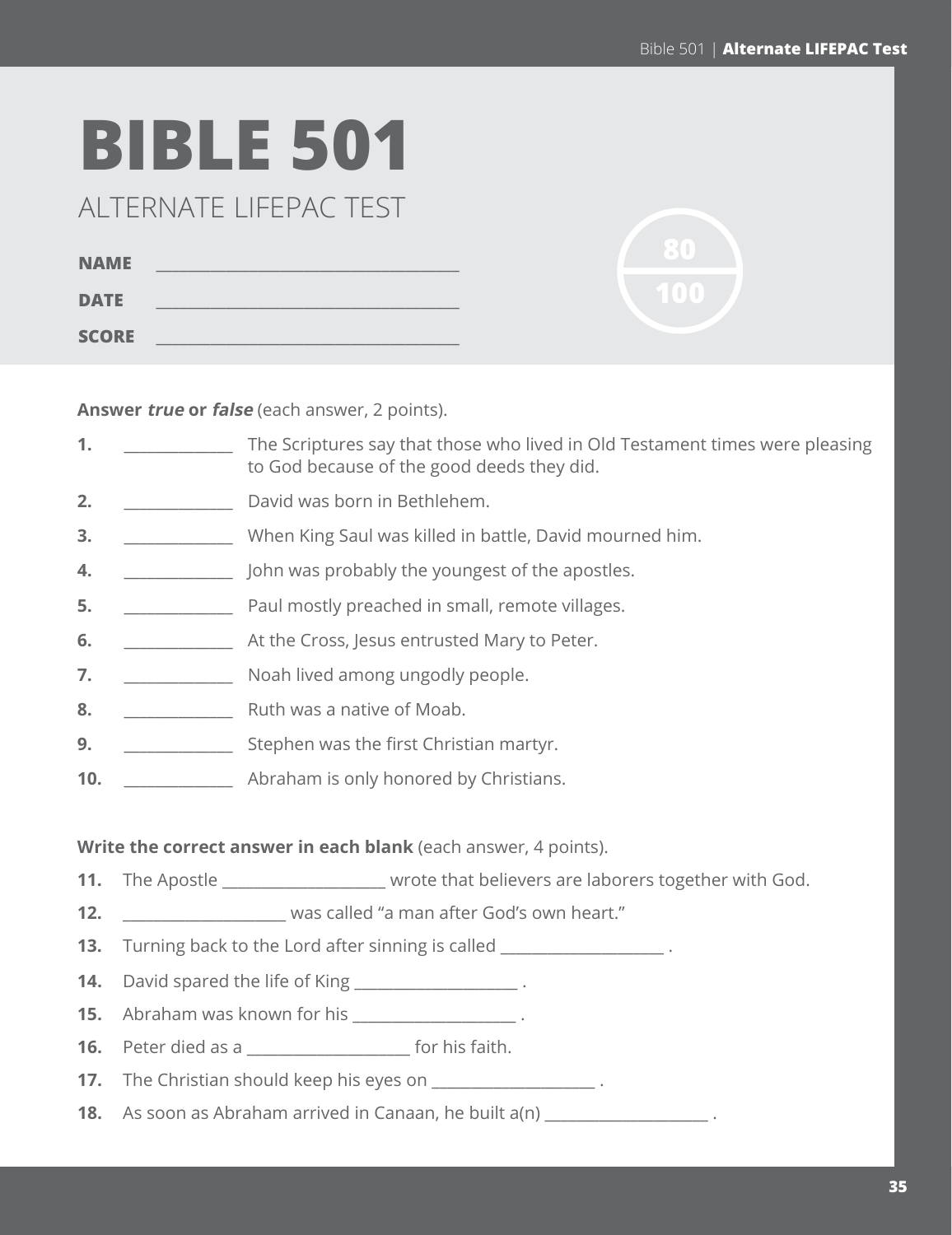**19.** God's \_\_\_\_\_\_\_\_\_\_\_\_\_\_\_\_\_\_\_\_\_ toward Nineveh made Jonah unhappy.

**20.** Paul was a \_\_\_\_\_\_\_\_\_\_\_\_\_\_\_\_\_\_\_\_\_ when he preached in Rome.

**Match the following items** (each answer, 2 points).

| 21. | Canaan        |           | a. house of God             |
|-----|---------------|-----------|-----------------------------|
| 22. | co-laborer    |           | b. almost sacrificed        |
| 23. | Lot           |           | c. land promised to Abraham |
| 24. | Paul's trade  |           | d. tentmaking               |
| 25. | Peter's trade |           | e. to work with God         |
| 26. | <b>Bethel</b> |           | f. anointed David king      |
| 27. | Gamaliel      |           | g. Paul's teacher           |
| 28. | John          |           | h. Abraham's nephew         |
| 29. | Samuel        | i.        | fisherman                   |
| 30. | Isaac         | $\vert$ . | Apostle of Love             |

**Write the letter of the correct answer on each line** (each answer, 2 points).

| <b>31.</b> Naomi was Ruth's ______.<br>a. mother-in-law                          | b. sister      | c. daughter |
|----------------------------------------------------------------------------------|----------------|-------------|
| <b>32.</b> Hannah's _____ is one of the most beautiful in the Bible.<br>a. dress | b. home        | c. prayer   |
| <b>33.</b> led the first Passover.<br>a. Enoch                                   | b. Moses       | c. Jesus    |
| <b>34.</b> God promised Abraham that his _____ would be numerous.<br>a. sheep    | b. descendants | c. friends  |
| <b>35.</b> Was exiled for his faith in Jesus.<br>a. Andrew                       | b. David       | c. John     |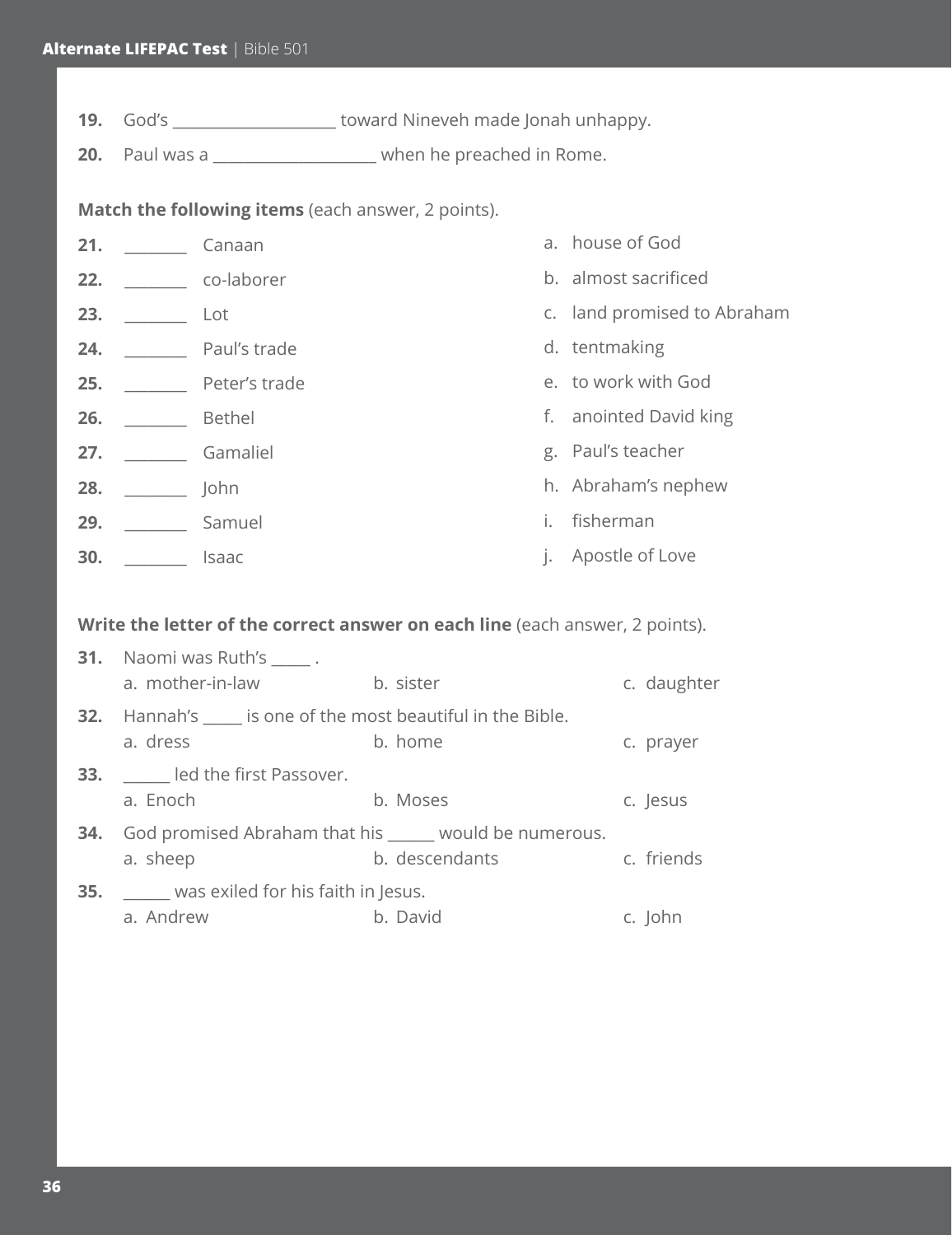Answer these questions (each answer, 5 points).

37. Why is the Christian life pictured as a race in Hebrews chapter 12? \_\_\_\_\_\_\_\_\_\_\_\_\_\_\_\_\_\_\_\_\_\_\_\_\_\_\_\_